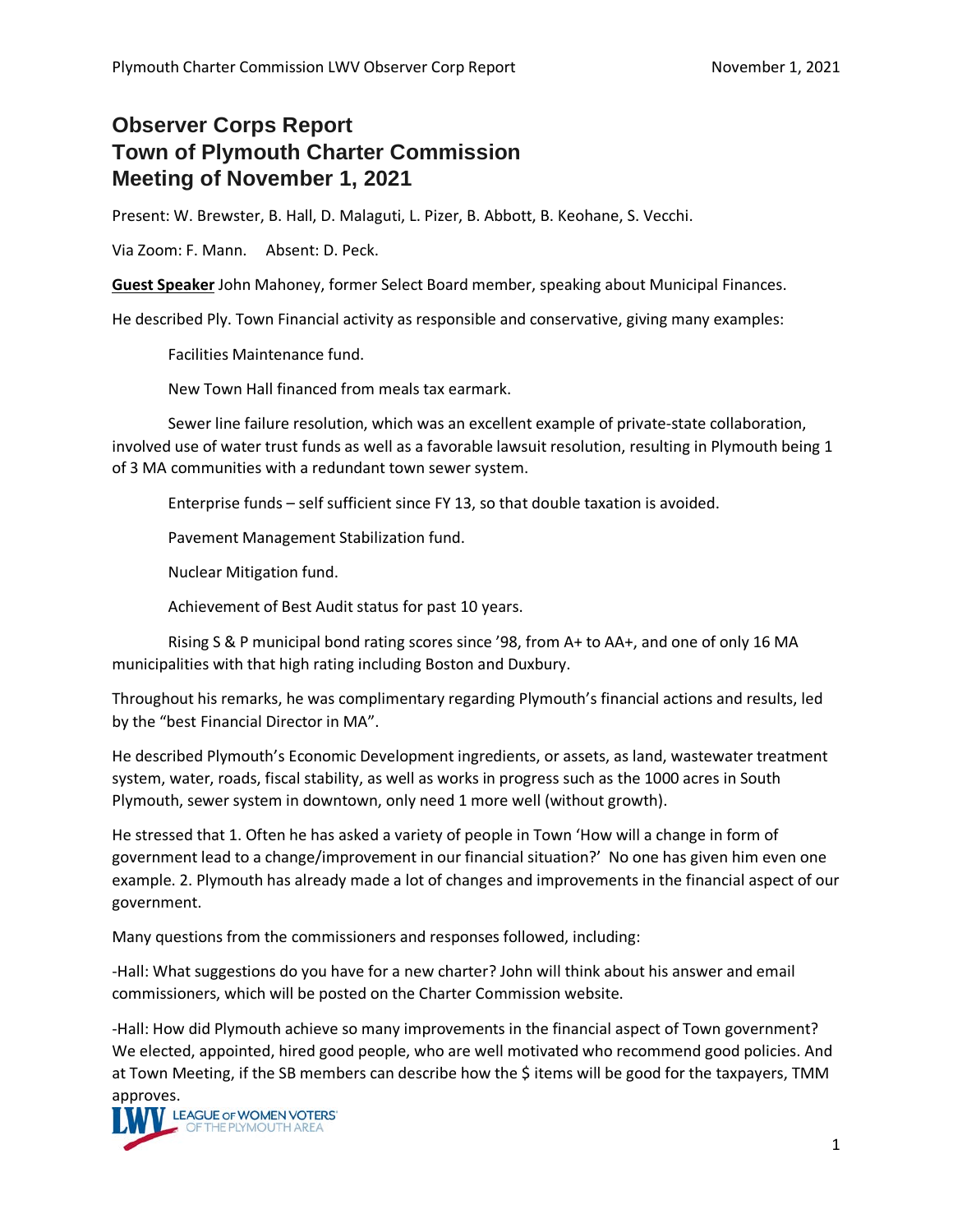-Hall: What is the role of the Advisory and Fin Com, including the recent 15-0 warrant recommendations, not hearing from A&FC how to cut Town Hall staff, how to prevent increasing taxes every year, and need to have TMM start working 6 months ahead of TM as the budget is being built?

-Malaguti: Taxes in Plymouth won't be going down due to all the new development and population growth in Plymouth. But taxes shouldn't increase exponentially.

-Mahoney: He responded to the increasing taxes concern with a long and complicated discussion of possible ways to keep taxes in check and still fund new schools, that he has discussed with former Superintendent Maestes.

-Mand: As a reporter going to many government meetings, he observed that taxes were contained after the sewer debacle thanks to professional, hardworking staff and politicians working together.

-Abbott: Does A&FC get involved in budget process early enough? What about role of SB? Both Abbott and Mahoney agreed that A&FC should get involved early in the budget process and that SB should focus on long term policy making and vision.

-Keohane: How can our Charter improve SB function?

-Malaguti: current charter is clear that Town Manager is hired to perform day to day operations.

-Pizer: How can our charter advise the SB regarding supervision of the Town Manager?

-Hall: How can our charter in sure that Master Plan details are incorporated into day to day decisions?

As noted above, the discussion was often free ranging and not all questions were answered at this time.

## **(Continued) Discussion of items for possible inclusion in a new charter**.

a. Number of TMM?

Pizer: What is goal of TMM deliberations? Wisdom in guiding our government may best be achieved when all TMM represent and vote with all of Plymouth in mind as opposed to what is good for their precinct only. He recommends number no less than now.

Abbott: Recommends a fixed number, not increasing or decreasing with number of precincts.

Hall: Dartmouth has 390 TMM, and pop. of 34,000 and currently good government.

Brewster: Concerned about difficulty of having TMM vote themselves out of office if a decrease in TMM number is recommended, but advantage of lower number of TMM maybe increase voter turnout.

Malaguti: Recommends 5 – 6 TMM per precinct saying we can accomplish good government with that smaller number.

Keohane: Yes there is low voter turnout now, but we can increase that with citizen education.

Abbott: Recently there have been competitive TMM races with letters, mailing, signs in Prec. 12.

Vecchi: Recommends 2 – 3 TM per precinct to increase voter turnout.

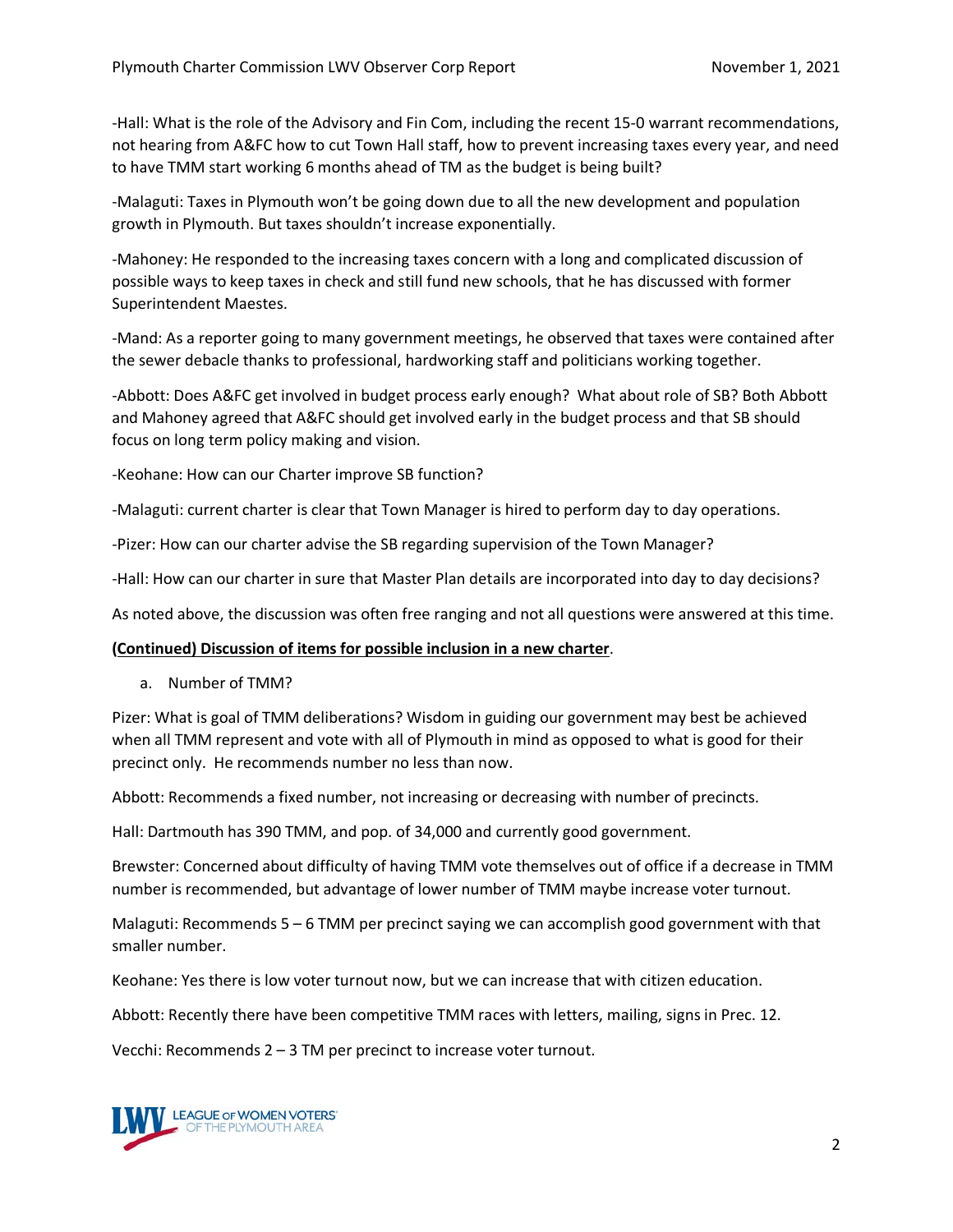Pizer: Don't mix competitive races and increase voter turnout with ideal number of TMM. Since the statistics show that the greatest turnout is for Presidential elections, followed by medium turnout for State elections, with least turnout for Town/City Elections.

Mand: We need greater TMM than  $2 - 3$ /precinct to gain more ideas and greater diversity of citizens including youth.

Abbott: the strength of TMM form of government is larger groups of elected officials, that is not expensive, often not paid, and it is not expensive to run for TMM.

Hall: if TMM number is larger, no need to worry about the few who don't attend or participate well, or the precincts that don't fill all TMM seats, since all the other TMM are attending and doing a good job.

## **Public Comment**

R. Caproni – Precinct 15. He expressed concern that 6 out of the 9 Commission members were supported by the Citizens for a Better Plymouth, that the Commission seems to be interested in the 'same ole, same ole' form of government, it doesn't seem to welcome giving the voters a 'choice' on the ballot, and that TM rejected the ADU article. He stated that 'choice' will happen, I assure you.' And spoke longer than the 7 min. allotted per speaker, in spite of being requested to bring his remarks to a close.

P. Neville – Precinct 10. He thanked commissioners for being so knowledgeable and stated how impressed he was with the questions they asked. He suggested that Harry Salarno would be able to offer good comments about A&FC, and stated that he, as a former A&FC member was NOT familiar with the Master Plan, that TMM might benefit from educational materials as well as reading the book Bowling Alone, that he supports redundancy in leadership positions to cover when people like Town Manager is leaving, and that in collective bargaining one person should represent all 13 unions. In closing he again expressed his 'sincere thank you' to the commissioners.

B.Cavaco – SB member, via Zoom. She expressed her support of students participating with Charter Commission (CC). She stated that the SB is very pro-active Board and asked if the CC would be inviting the whole SB to meet with the CC? Chair Abbott responded that the CC follows State Statues closely and invited Cavaco, again, to come before the CC. However, Cavaco stated again her preference for a meeting with the whole SB as well as again for her support of 'choice' on the ballot.

During and after Cavaco's remarks, discussion continued regarding the role of the SB, with commissioners pointing out the current Charter, and By-Laws, regarding SB role in long term planning as opposed to day to day activities, and confirming that the SB role is to follow the Charter and By-Laws.

**Pizer** was allowed to contribute his comments about the items discussed at the last meeting when he was unable to be present:

Reprecincting – He was impressed that the SB reprecincting process was so open and fruitful, in spite of delay in getting Census information from State this year.

Filling vacancies – SB is special per State law.

Term Limits – Voters voting works, so no need for term limits, even if you sometimes need